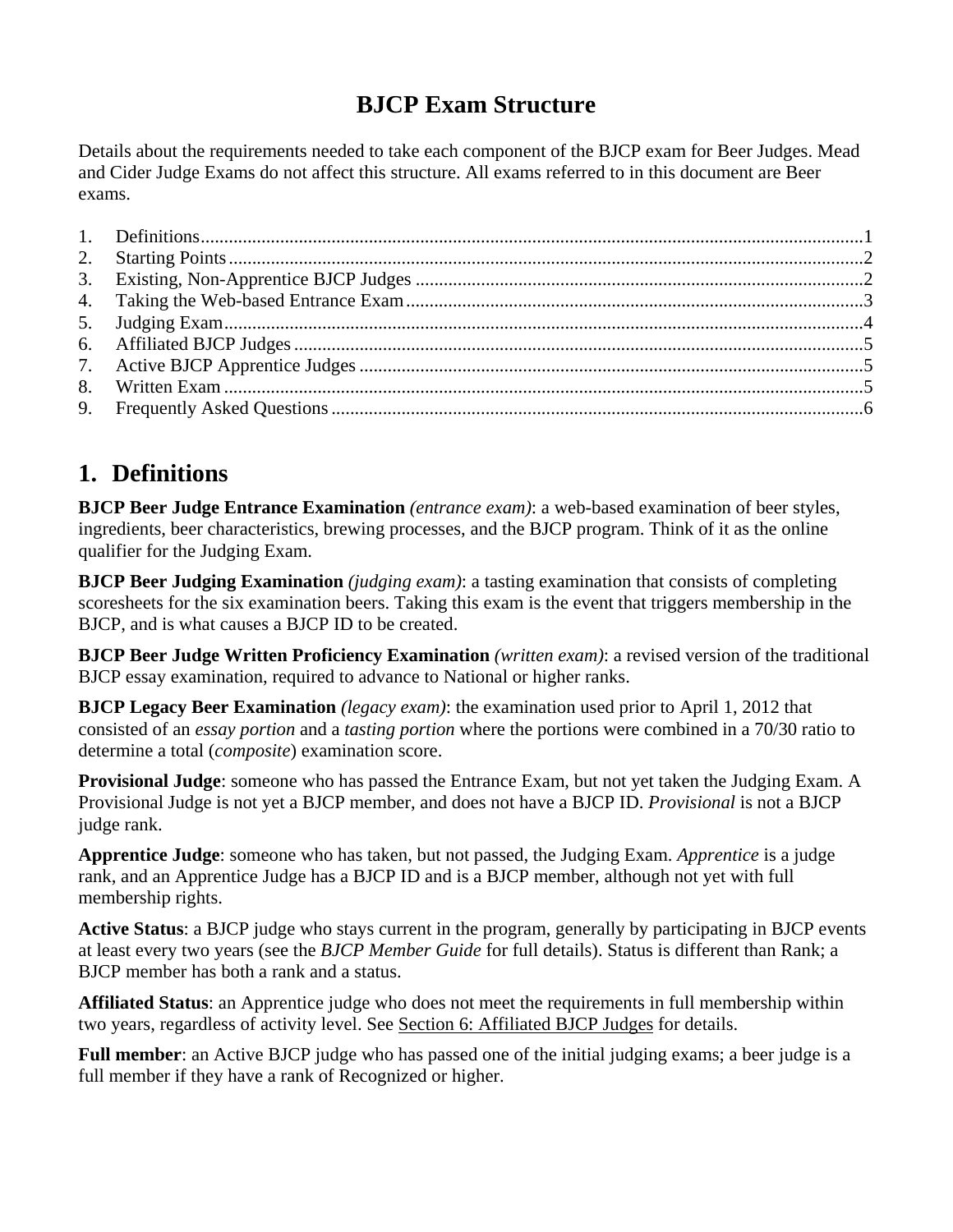# <span id="page-1-0"></span>**2. Starting Points**

If you have never taken a BJCP beer examination, see Section [4: Taking the Web-based Entrance Exam](#page-2-0).

If you are a *BJCP Provisional Judge*, see Section [5](#page-3-0): [Judging Exam.](#page-3-0)

If you are a *BJCP Apprentice Judge*:

If you are Active Status, see Section [7: Active BJCP Apprentice Judges](#page-4-1)*.* 

If you are Affiliated Status, see Section [6](#page-4-0): [Affiliated BJCP Judges](#page-4-0).

If you are already a ranked BJCP judge, there are several different paths depending on your existing scores and rank; see Section [3: Existing, Non-Apprentice BJCP Judges.](#page-1-1)

# <span id="page-1-1"></span>**3. Existing, Non-Apprentice BJCP Judges**

The exam structure has been carefully designed to be as compatible as possible with the legacy exam while being as fair as possible to current BJCP judges and to those entering the program. The minimum requirements for the basic judging levels are summarized in the Table 1 and are the basis for the criteria used to determine the required written and judging exam scores for current and new judges who wish to advance in the program. There are additional experience point requirements that are outlined in the BJCP Program Guide (generally, half the experience points required for any level must be judging points).

| <b>Exam Segment</b>                                  | Recognized                                                    | <b>Certified</b>                                                       | <b>National</b>                                                        | <b>Master</b>                                                          |  |  |
|------------------------------------------------------|---------------------------------------------------------------|------------------------------------------------------------------------|------------------------------------------------------------------------|------------------------------------------------------------------------|--|--|
| Entrance Exam or<br>essay portion of<br>Legacy Exam  | Pass the Entrance Exam or 60% on essay portion of Legacy Exam |                                                                        |                                                                        |                                                                        |  |  |
| Judging Exam or<br>tasting portion of<br>Legacy Exam | $60\%$ on<br>Judging Exam                                     | 70% on<br>Judging Exam                                                 | 80% on either<br>tasting portion of<br>Legacy Exam or<br>Judging Exam  | 80% on either<br>tasting portion of<br>Legacy Exam or<br>Judging Exam  |  |  |
| Written Exam or<br>composite score<br>of Legacy Exam |                                                               | Sufficiently high<br>score to yield a<br>comprehensive<br>score of 70% | Sufficiently high<br>score to yield a<br>comprehensive<br>score of 80% | Sufficiently high<br>score to yield a<br>comprehensive<br>score of 90% |  |  |

**Table 1.** Minimum Exam Score Criteria to Achieve a New Rank

The differences between the current and legacy exam structures may result in some existing judges having a rank without quite meeting the criteria in the above table. However, all judges as of April 1, 2012 were grandfathered into their current rank since Table 1 only applies to those needing a higher exam score to qualify for a promotion. Otherwise, their existing judging and tasting scores are retained and they continue on their current trajectories to the next judging level by earning experience points.

- 1. *Recognized* judges who need a higher exam score to advance to the *Certified* rank have different paths, depending on their scores on prior exams:
	- a) *Recognized* judges who scored at least 60% on the essay portion of the legacy exam do not have to take the **Entrance Exam**. As with new members, these judges may advance to the *Certified* rank by scoring at least 70% on the **Judging Exam.** Their previous scores on the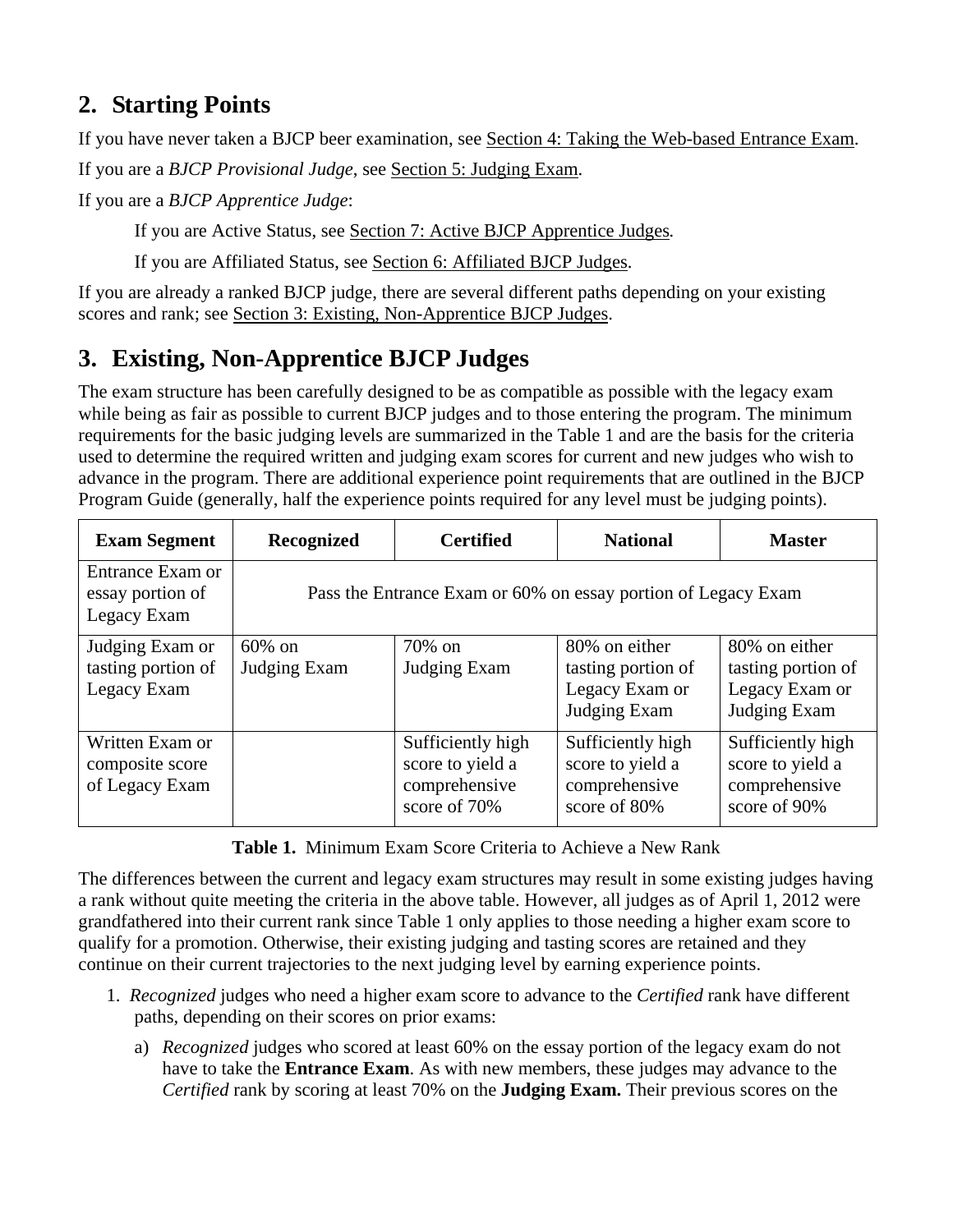tasting exam will not be applied since the six-beer entrance exam presents a more rigorous challenge than judging four beers in the tasting portion of the legacy exam.

- b) *Recognized* judges who scored below 60% on the essay portion of the exam must first pass the **Entrance Exam** and then score at least 70% on the **Judging Exam**, regardless of their score on the tasting portion of the legacy exam.
- c) *Recognized* judges who passed the **Entrance Exam** and scored less than 70% on the **Judging Exam** can retake the Judging Exam again; a score of 70% or higher will meet the exam score requirement for the *Certified* rank.
- d) *Recognized* judges who have at least ten judging points and achieved a score of at least 80% on the tasting portion of the **Legacy Exam** are permitted to take the **Written Exam**.
- 2. *Certified* judges who need a higher exam score to qualify for the *National* rank must have at least ten judging points and a minimum score of 80% on either the **Judging Exam** or the tasting portion of the **Legacy Exam** to gain approval to take the **Written Exam**.
- 3. Judges who are already *National* rank or qualified for the *National* rank under the legacy exam system can take either the **Judging Exam** or the **Written Exam** at any time regardless of their previous examination scores.

When a composite exam score needs to be calculated for rank advancement (as shown in Table 1), the weighting of exam segments depends on which exams were taken. Under the legacy exam program, essay and tasting portions were weighted 70/30. Under the current exam program, written and judging exams are weighted 50/50. In both cases, the highest exam score for each specific type of test are used in the composite score calculation.

Judges who entered the program under the legacy system continue to have their scores weighted at 70/30; reweighting under the 50/50 system is not automatic. However, if a judge in this situation subsequently takes either the Judging Exam or the Written Exam, the composite score can be reweighted under the 50/50 system if the exam score on a current type of exam is equal to or greater than a previous score on the corresponding portion of the legacy exam (i.e., the Judging Exam score is compared against the Tasting Portion score, and the Written Exam score is compared against the Essay Portion score). The reweighting will only occur if it results in an improvement in composite score; a reduction in judge rank or decrease in total score will not happen.

The rationale for this rule is that judges have to demonstrate evidence of improvement or at least parity to benefit from the reweighting of their component exam scores.

### <span id="page-2-0"></span>**4. Taking the Web-based Entrance Exam**

The web-based Entrance Exam is the online qualifier for the Judging Exam. A prospective BJCP beer judge must pass this Entrance Exam as the first step to gaining certification. The examinee must present a valid, unexpired certificate or certificate ID from the Entrance Exam in order to sit for the Judging Exam.

The fee for the entrance exam is US\$10, paid by credit card through a secure server. The portal for this exam is: [http://bjcp.coursewebs.com.](http://bjcp.coursewebs.com/)

The exam consists of 200 questions in a mixture of true-false, multiple-choice-single-answer, and multiple-choice-multiple-answer format. You are allowed 60 minutes to complete this test. The exam is graded automatically after it is submitted. Scoring is pass/fail; no numerical score will be provided, although major areas with below passing proficiency will be identified in the examination summary.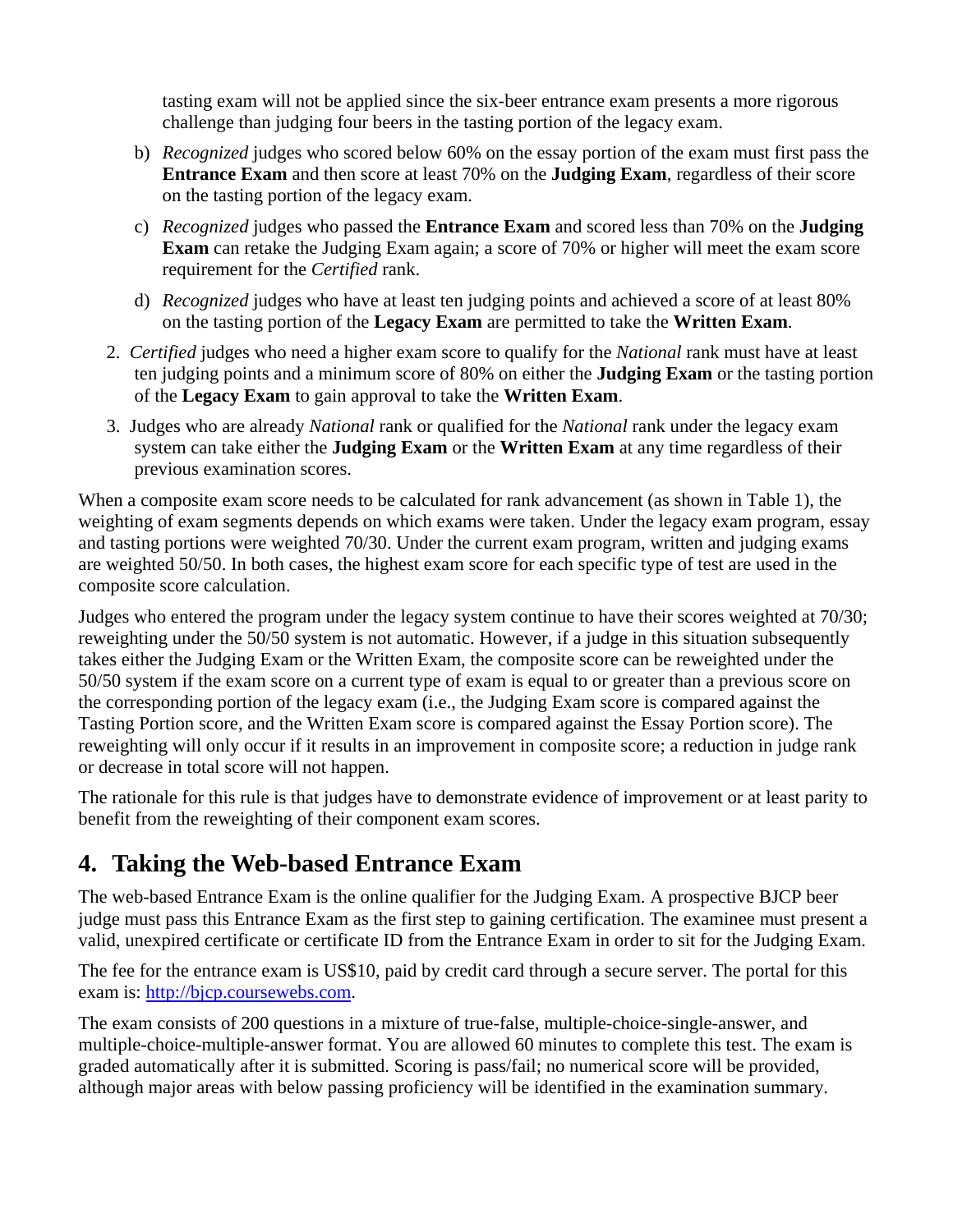Those who fail are not in the BJCP program but can retake the **Entrance Exam** after at least a one day wait. They must pay an additional US\$10 fee each time they retake the exam. There is also a three-fortwo option (three exams for the price of two).

Those that pass this exam are *Provisional* judges – this is not a BJCP rank, no BJCP ID is assigned, and those who pass are not yet BJCP members! *Provisional* status simply means that you have a valid certificate from the entrance exam and are permitted to sit for the judging exam. The certificate is good for one year from the date of the entrance exam. If you do not take a judging exam this one year period, you must pass the entrance exam again.

*Provisional* judges should see Section [5](#page-3-0): [Judging Exam](#page-3-0) for details on taking the **Judging Exam**.

# <span id="page-3-0"></span>**5. Judging Exam**

The **Judging Exam** is the primary tool for evaluating practical skills of new judges, and has replaced the tasting portion of the legacy exam. It consists of completing scoresheets for six beers served at 15 minute intervals – a total of 90 minutes is allowed for this examination. The fee is US\$40 for the first time takers of this examination; it is US\$15 for retakes.

For existing BJCP judges who are full members of the program, their BJCP ID is sufficient to allow them to take the **Judging Exam**. For *Provisional* judges, a copy of the email message or the certificate acknowledging passing the **Entrance Exam** is required. **Judging Exams** taken by ineligible participants will not be graded and the exam fee will not be returned.

Those taking the **Judging Exam** cannot become full members of the BJCP until their exam score is determined, although a BJCP ID may be issued. These judges should mark their scoresheets with the *Rank Pending* box until notified of their rank; this indicates a judge who has taken the exam but not yet received their score.

For *Provisional* judges, the score on the **Judging Exam** determines their rank. Those scoring less than 60% will be *Apprentice* judges; those scoring at least 60% will be *Recognized* judges; and those scoring at least 70% and with five or more experience points (at least 2.5 from judging) will be *Certified* judges. Note that *Apprentice* judges are time-limited in their rank; they must qualify for a full member rank per the terms described in Section [7](#page-4-1): [Active BJCP Apprentice Judges.](#page-4-1)

If the score on the **Judging Exam** represents an improvement over prior scores, a change in composite score and/or a change in rank may occur. The rules and conditions for these improvements are described in Section [3: Existing, Non-Apprentice BJCP Judges](#page-1-1). If the judging/tasting score is not an improvement, there will be no change in composite score or rank.

A minimum of six participants are required to schedule the **Judging Exam**. The Exam Director is allowed to grant waivers to this requirement, but this case is expected to be rare.

Grading tasting examinations requires high quality proctor score sheets. To ensure this, the proctors must come from a pre-approved proctor list drawn from the pool of Active *National* and *Master* judges found on the BJCP web site at http://www.bjcp.org/apps/reports/proctors.php. If the administrator for an exam site is not able to obtain proctors from this list, they **MUST** contact the Exam Director at least two weeks prior to the exam to get advance approval to use alternative proctors. In special cases, such as when the exam is in a remote location or there are a large number of examinees, the Exam Director may grant stipends to facilitate the travel of experienced proctors to the exam location per the *Exam Proctor Reimbursement Policy*.

The BJCP Exam Director (exam director  $@$  bjcp.org) can grant waivers from the proctor rules but such exceptions are expected to be rare. The use of a proctor with less than *National* rank, including the use of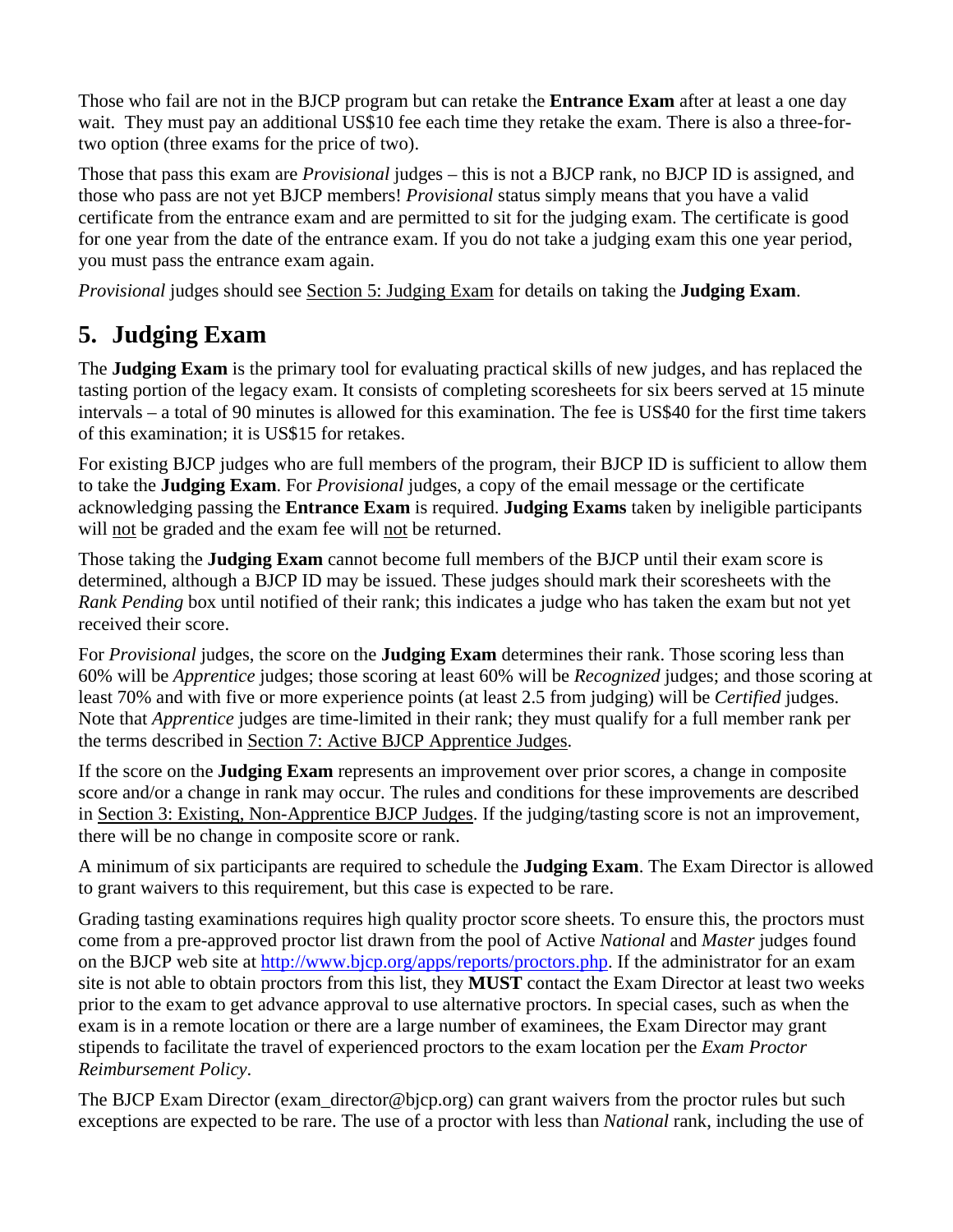judges with minimum tasting score of 80 and more than 10 judging experience points requires preapproval by the Exam Director. We further desire that at least one proctor be a *Master* judge (or higher) or a judge with a minimum tasting score of 90 and with at least 20 judging experience points. If one or more of the proctors is a *Master* judge, then a third proctor can be used that only has a *Certified* rank.

### <span id="page-4-0"></span>**6. Affiliated BJCP Judges**

Active *Apprentice* judges who do not pass the **Judging Exam** within two years have their status changed from *Active* to *Affiliated*. Affiliated judges are effectively a special type of Inactive judges who cannot become Active again without restarting the exam process. Judges with the Affiliated status are known to the BJCP, have BJCP IDs, maintain any experience points, may continue to judge and accrue experience points, but are not considered full members.

On April 1, 2014, all Active Apprentice judges who had been members on April 1, 2012 but who had not passed the Judging Exam were reclassified as Affiliated, along with all Inactive Apprentice judges.

Judges with an *Affiliated* status start the path to full membership in the same way as new members; they must pass the **Entrance Exam** and then pass the **Judging Exam** following the rules described in Section [4](#page-2-0): [Taking the Web-based Entrance Exam](#page-2-0) and Section [5](#page-3-0): [Judging Exam.](#page-3-0)

# <span id="page-4-1"></span>**7. Active BJCP Apprentice Judges**

*Apprentice* is not a permanent BJCP judge rank; it is given to those who fail the **Judging Exam**, and has a two-year lifetime. *Apprentice* judges must retake and pass the **Judging Exam** within two years or their status changes from *Active* to *Affiliated*. It is not necessary for Active Apprentice judges to retake the **Entrance Exam** in order to take the **Judging Exam**. Those Active Apprentice judges who pass the **Judging Exam** become full members in the BJCP, and are assigned a rank per the rules described in Section [5](#page-3-0): [Judging Exam.](#page-3-0)

Since all Apprentice judges under the legacy system have either become full members or been converted to Affiliated status, the only Apprentice judges currently in the system are those who have failed the **Judging Exam**.

### <span id="page-4-2"></span>**8. Written Exam**

The **Written Exam** is required for anyone wishing to advance to the *National* rank or higher. This test consists of 20 true-false questions and five essay questions. This examination must be completed in 90 minutes. The fee for taking this examination is US\$25.

To qualify for this examination, judges must have *National* or higher rank OR must have scored at least 80% on either the **Judging Exam** or the tasting portion of the **Legacy Exam** and must have a minimum of 10 judging experience points. There will be no exception to these requirements. Exams submitted to the BJCP for grading that were written by participants not meeting these requirements at the time of the exam will not be graded and the fee will not be refunded.

A minimum of six participants are required to schedule the **Written Exam**, but the Exam Director may grant a waiver in special circumstances. Quarterly geographically-dispersed Written Exams are offered as of 3Q2014, and can allow individuals to take the exam if the minimum participant requirement cannot be met. **Written Exams** are scheduled separately from **Judging Exams** although the **Written** and **Judging Exam** may be given sequentially at the same site with a short break between the examinations; however, each is treated as a separate examination for grading purposes and for monthly exam site quotas.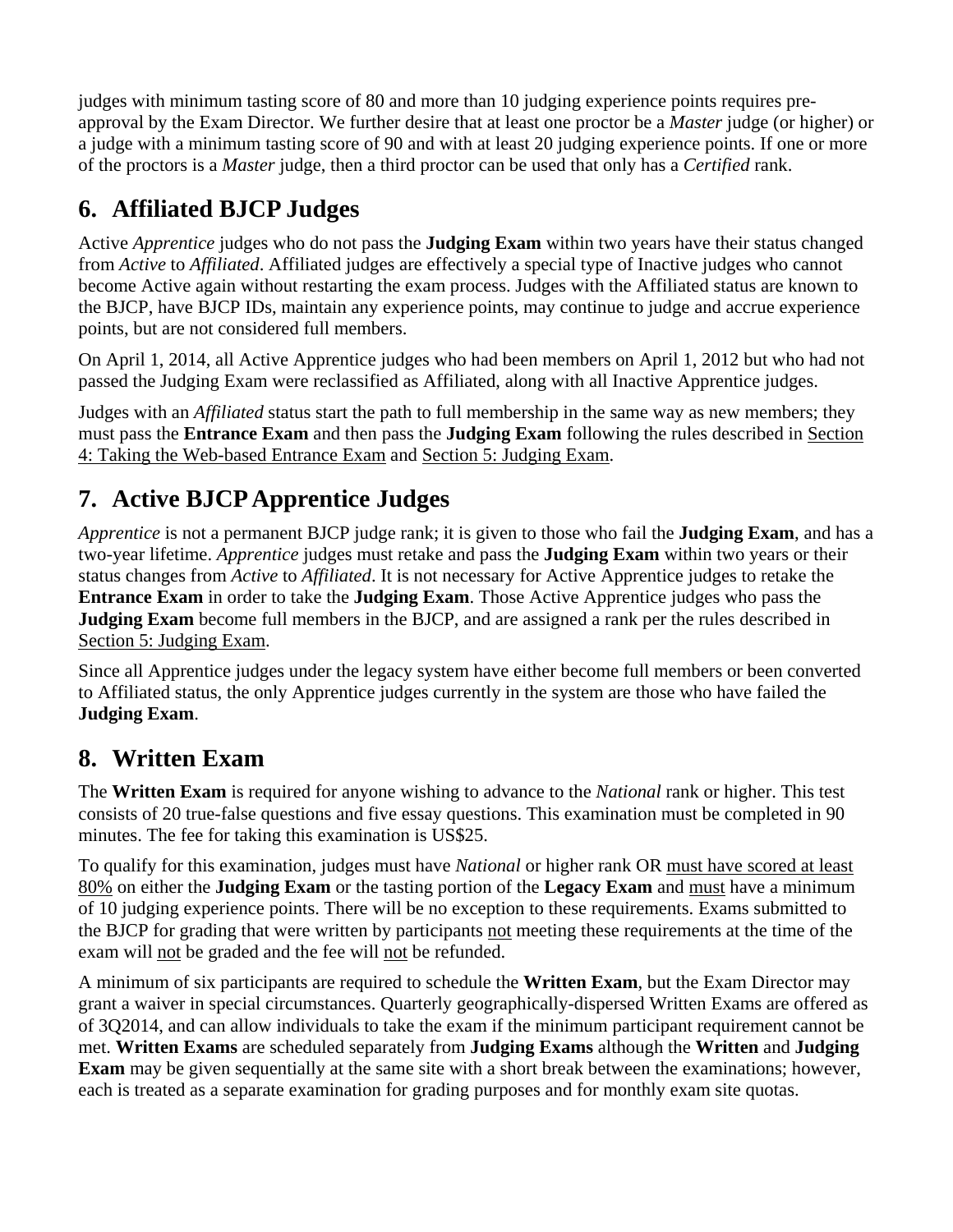The true-false questions cover the BJCP program and judging levels, the judging process, and judging ethics. Since everyone taking this examination is an experienced judge, the material covered in the truefalse question should be well ingrained. Each incorrect or omitted answer will result in a half-point reduction to the total score on this examination. There is no total score increase for correct answers but there is a penalty for each wrong answer – we expect every advanced BJCP judge to know this material.

The essay portion of the **Written Exam** consists of five questions with each comprising 20% of the total score. Of the five questions, two are style-related, one is a recipe question, and two are technical questions related to ingredients or brewing process. The penalty resulting from incorrect or omitted answers to the true-false questions will be subtracted from the combined score on the five essay questions.

The full pool of true-false and essay questions on which the **Written Exam** is based may be found in the BJCP Beer Exam Study Guide.

For judges with no previous scores from the **Legacy Exam**, a comprehensive exam score is computed using a 50/50 weighting of the judging and written components. This composite exam score determines whether the judge qualifies for the *National* or *Master* ranks, as described in the BJCP Guide (Section II.A of the BJCP Beer Exam Study Guide).

For judges who have previously taken the **Legacy Exam**, the rules for determining the comprehensive exam score are described in Section [3:](#page-1-1) [Existing, Non-Apprentice BJCP Judges.](#page-1-1)

### <span id="page-5-0"></span>**9. Frequently Asked Questions**

#### **Q: I'm an existing BJCP judge. Do I have to take the online Entrance Exam?**

A: No Active BJCP judge needs to take the Entrance Exam, except in the rare case described in the next question. Affiliated judges need to start over by first taking the Entrance Exam, then taking the Judging Exam.

#### **Q: I'm a** *Recognized* **judge. How do I advance to** *Certified***?**

A: You have several alternatives, depending on your current exam scores. You can take the Written Exam if you have a tasting/judging score (old or new exam) of 80% or higher, and at least 10 judging experience points. Otherwise, you have to take the Judging Exam. If you score at least 70% on the new tasting exam (and have the necessary experience points), you will be promoted to *Certified* – just as with new judges entering the program. One caveat: you must have passed the essay portion of the legacy exam. If you have not already passed the essay portion of the legacy exam, you will also have to pass the Entrance Exam before you can be promoted. Finally, if you take either the new written or judging (tasting) exams and score higher than the section scores on your old exam, your overall score may improve because it will be reweighted at 50/50 from the old 70/30.

#### **Q: I'm a BJCP judge. Can I sign up for the Judging Exam?**

A: Yes, if you scored at least 60% on the essay portion of the legacy exam, then you can sign up directly without having to pass the Entrance Exam.

#### **Q: How do I qualify for the Written Exam?**

A: Be an existing *National* judge, or have an 80% or higher on your judging/tasting exam (old or new) with at least 10 judging experience points.

#### **Q: Why did you change the exam?**

A: To reduce the workload on the grading program given the unprecedented demand, and to better focus on the need for practical judging skills in *Certified* and below judges. Since less than 20% of the BJCP population advances to National or higher, the need for the full exam was reconsidered.